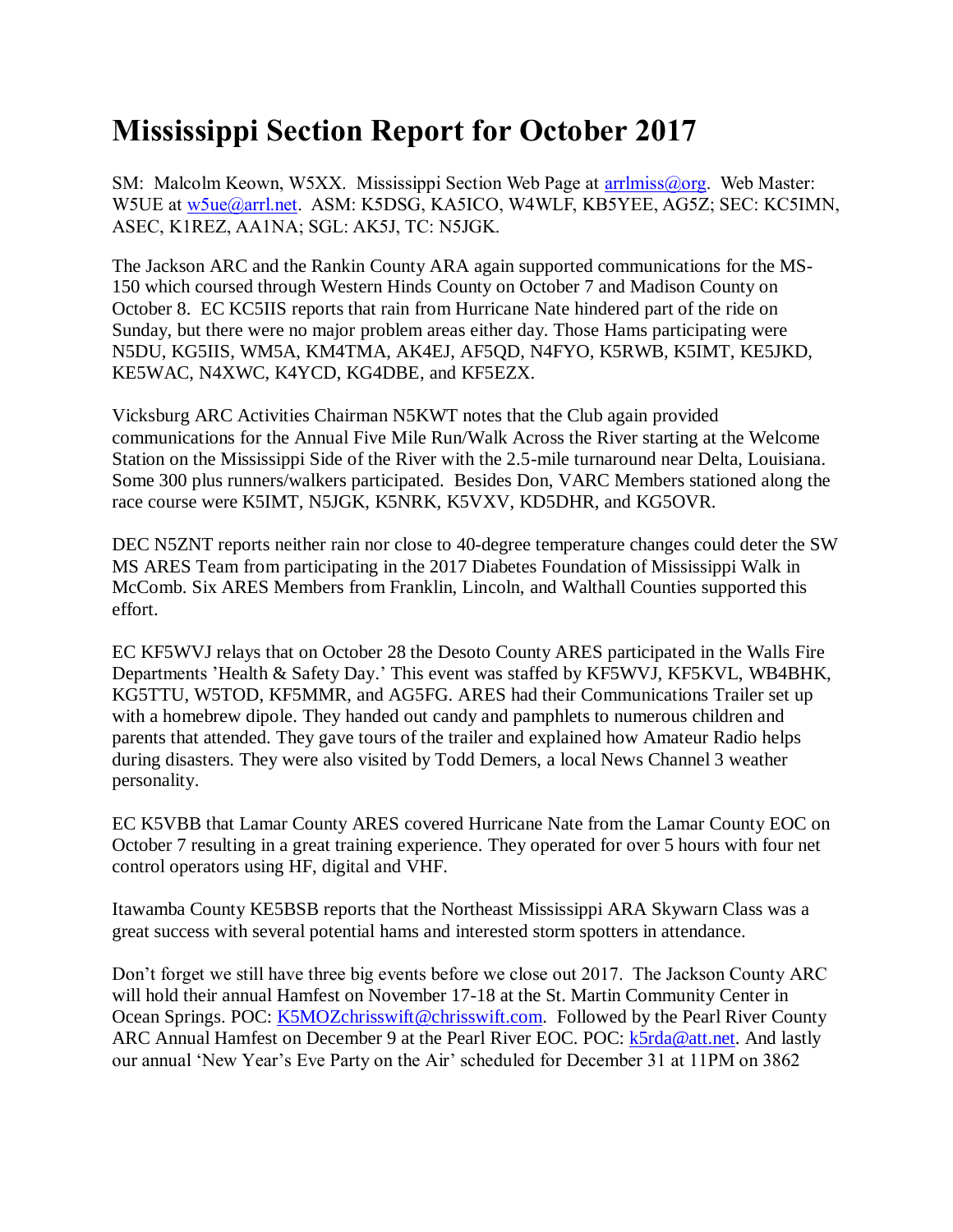Congratulations to AA1NA on completing the ARRL Public Service and Emergency Communications Course for Radio Amateurs.

Welcome to the following new Hams in Mississippi in October: KG5VHK, John – West Point; KG5VHL, William – Starkville; KG5VJY, Torvon – Diamondhead; KG5VJZ, Brandon – Carriere; KG5VNL, Randall – Madison; KG5VNM, Nicholas – Brandon; KG5VNN, Kionna – Jackson; and KG5VPF, James – New Albany;

Welcome to the following new ARRL Members in October: KA5DAN, Randle – Corinth; W1HEH, Harold – Lucedale; KB1LPO, Mark – Perkinston; KC5MA, William – Coldwater; K5MVP, Andres – Kiln; KF4UUM, B.J.- Hernando; KG5UYK, Anthony – Booneville; KG5VEL, James – Myrtle; and KG5VEM, John – Amory.

As of November1 ARRL Membership in Mississippi was 1,036 down 5 from the last report on September 30.

Congratulations to the following on their upgrades in October: KF5EFI, Eugene – Oxford; KC5FTT, Wesley – Hernando; KG5KUB, John – Louisville; N5OMK, Steve – Starkville; KG5UBX, Louis – Long Beach; and KG4UKU, Thomas – Hernando. KD1VVZ, Annis – Lucedale;

Welcome to N5DU as State RACES Officer, AA1NA as ASEC for Training, and KF7DLW as AEC for Lamar County.

SEC//DEC Reports for August 2017: KC5IMN (SEC), N5ZNT (SW MS), KBOZTX (NE MS).

EC Reports for August 2017: KG5AVT (AEC)(Rankin), KE5BSB (Itawamba), WB5CON (Alcorn), AE5FK (Walthall), KA5ICO (Chickasaw), KF5IAY (Carroll/Montgomery), KG5IIS (Scott), KC5IIW (Madison), KF5IMA (Lafayette), K5KDA (Adams), AD7KJ (Franklin), KF5MWE (Clarke), WX5N (Prentiss), KD5NDU(AEC) (Yalobusha), AE5NG (Marion), AE5SK (AEC)(Hinds/Copiah), K5VBB (Lamar), KF5WVJ (DeSoto), N5ZNT (Lincoln/Wilkinson), and KB0ZTX (Marshall).

Club Newsletter/Reports (Editor): Meridian ARC Spark Gap (W5MAV).

HF Net Reports - sessions/QNI/QTC (Net Manager)

Hattiesburg ARC 10M Net 4/30/0 (K5TLL)

Magnolia Section Net 31/1149/7 (KA5ICO)

MS Baptist Hams Net 4/16/0 (WF5F)

MSPN 31/2553/18 (W5JGW)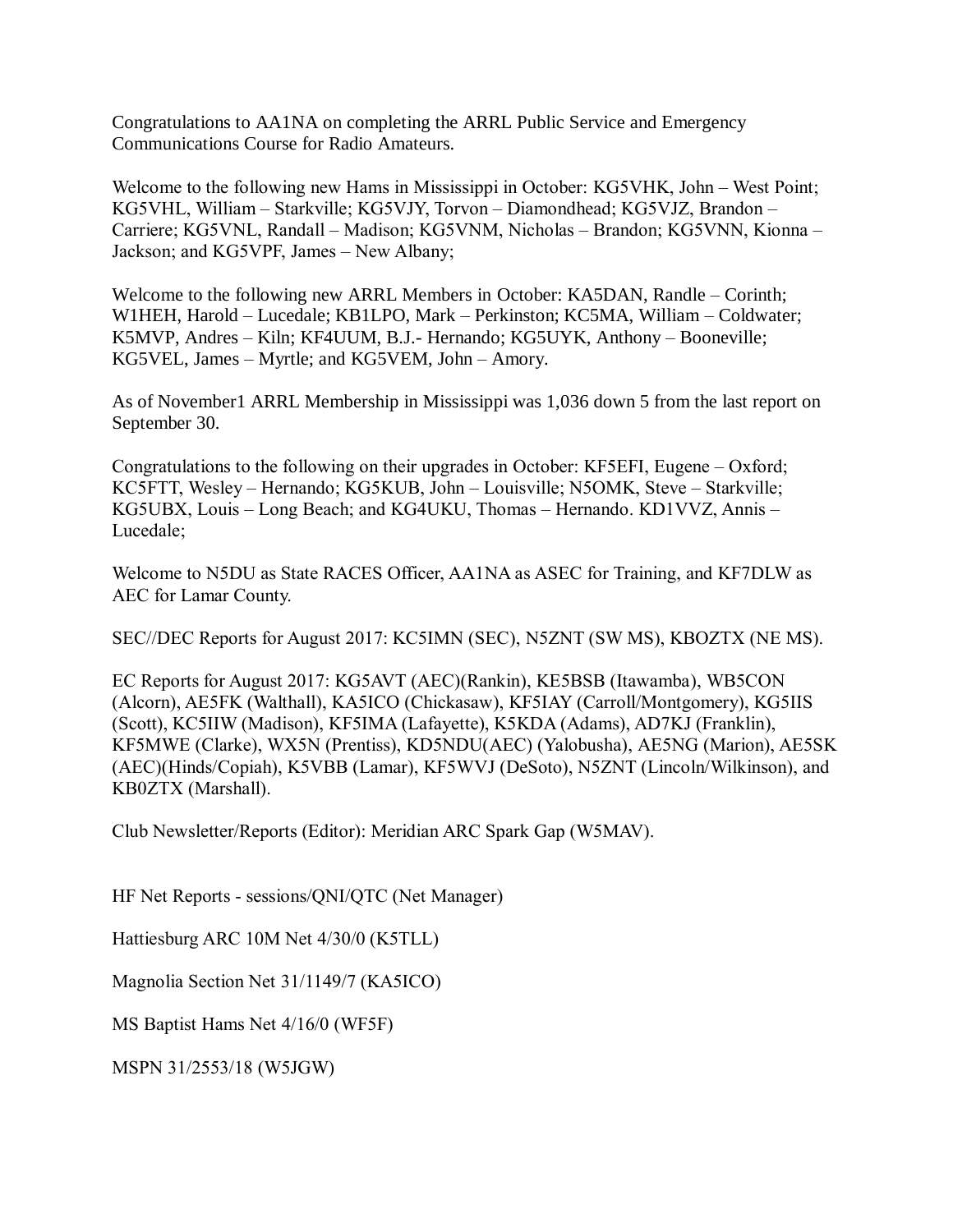VHF Net Reports - sessions/QNI/QTC (Net Manager)

Alcorn County ARES 3/35/0 (WB5CON)

Bluff City ARES 5/85/0 (N5KDA)

Booneville and Prentiss County Weekly Net 4/52/0 (WX5N)

Capital Area Emergency Net 5/49/0 (K5XU)

DeSoto County Emergency Training and Information Net 5/134/0 (KF5WVJ)

Hattiesburg ARC Emergency 2M Net 4/52/0 (K5TLL)

Hattiesburg ARC 2M Simplex Net 1/13/0 (K5TLL)

Itawamba County ARES Net 4/81/0 (KE5BSB)

Jones County ARES Net 5/125/0 (AA5SG)

Lowndes County ARC Net 5/53/0 (KF5AZ)

Madison County ARES 5/49/0 (KC5IIS/W5DIX)

Marion County ARES Net 5/47/0 (AF5NG)

Marshall County ARES – meets with Desoto County – (KB0ZTX)

MDXA Net 5/28/0 (N5GD)

Meridian Area Emergency Net 5/36/0) (KF5ETN)

Metro Jackson ARES Net 5/44/0 (AE5SK)

Mississippi Coast ARA 5/89/0 (N5AHM)

MSU ARC 5/112/0 (N5OMK)

Northeast Mississippi Skywarn Net 5/84/0 (WA5TEF)

Olive Branch ARC 16/93/0 (K5OLV)

Rankin County ARES Net 4/69/0 (KG5AVT)

Scott County ARES Training Net 5/31/0 (KC5IIW)